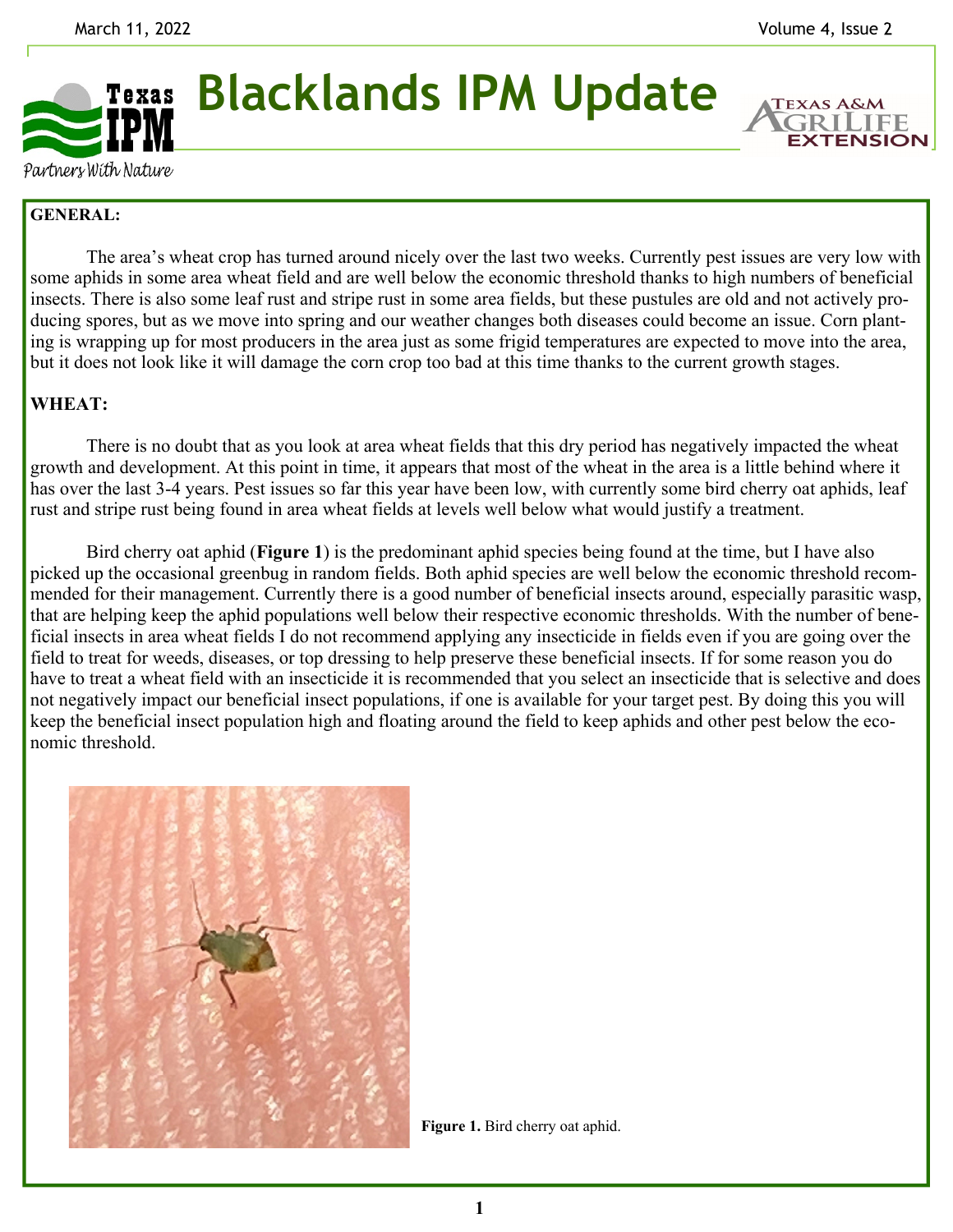Both leaf rust and stripe rust has been found in a few fields in the area, but these pustules are old and not actively producing spores. Our current weather pattern is not conducive for development of either disease as the weather is going in and out of the optimum temperature range and there has not been enough moisture to facilitate infection of the crop by these diseases. Leaf rust produces a pustule that is round to oval with a dark red color and is favored by temperatures between 77°F and 86°F with high humidity from rain or heavy dew. Stripe rust pustules are yellowish orange in color that are elongated and form stripes on the leaf surface and is favored by temperatures between 50°F and 64°F with high humidity. Looking at the 10-day forecast there are very few days that favor leaf rust development, but it does appear that it could be favorable for stripe rust if there is moisture received. Additionally, I have heard reports of both leaf rust and stripe rust piking up in South Texas around Castroville, and it will be a short time before those spores make their way into our area. With wheat prices over \$10.00 per bushel and wheat yields already looking to be low it will be imperative to prevent yield loss from external factors that can be controlled like diseases and insects. Also, it will be important to select a product that will provide you the best return on investment. Table 1 summaries the results of a wheat fungicide trial conducted last year, that found that two fungicide applications will significantly limit the amount of yield lost to stripe rust. This results also indicated that yield loss can be significantly lower when applying a multiple mode of action fungicide like Trivapro early followed by a strobilurin based product at head emergence.



**Figure 2**. Leaf rust on wheat leaf. Photo credit: Gerald Holmes, Strawberry Center, Cal Poly San Luis Obispo, Bugwood.org



**Figure 3.** Stripe rust on wheat leaf